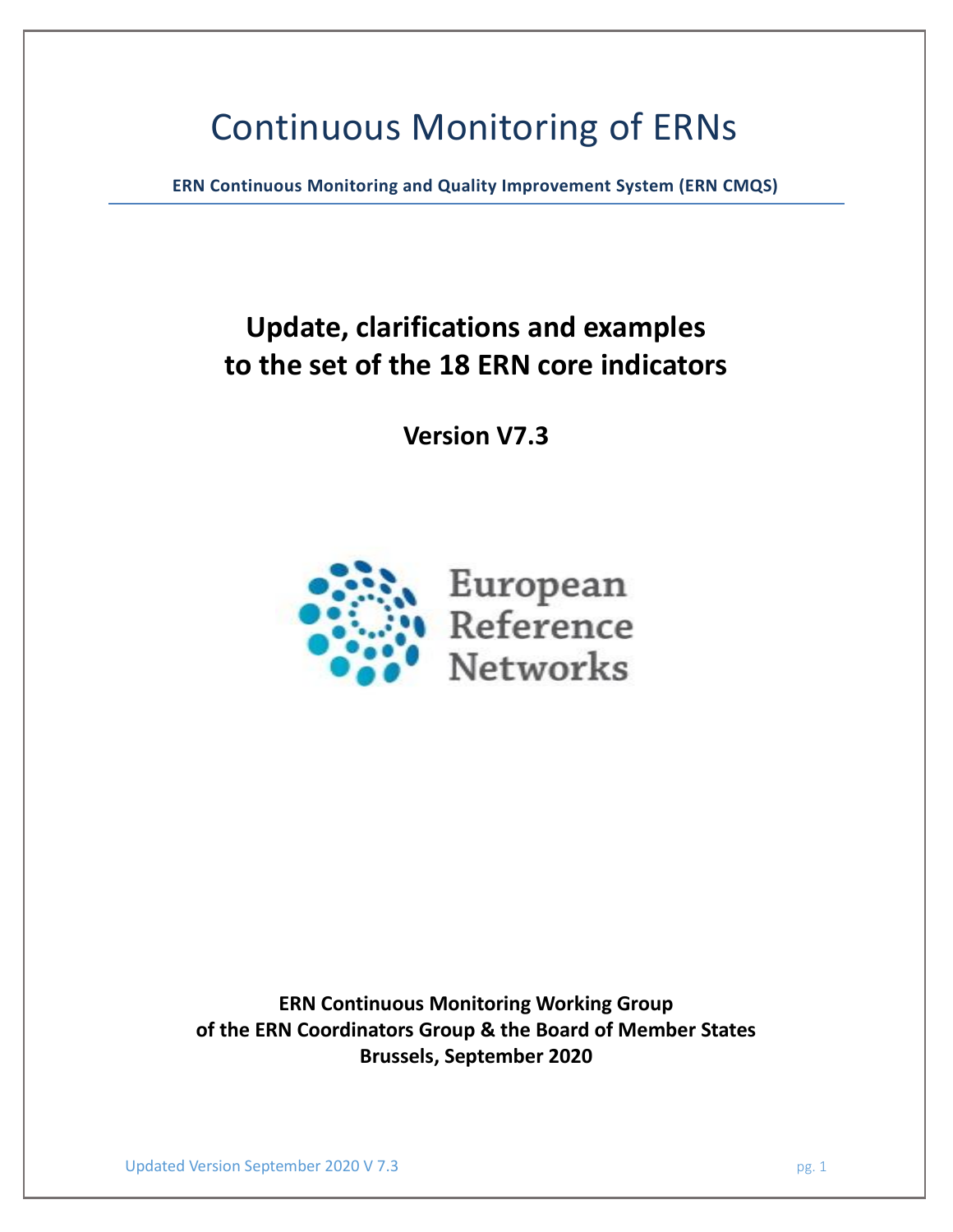### **Table I: ERNs intervention areas' and specific objectives**

### 1. **General organisation and coordination**

Objective: To ensure that ERNs are operational and successfully carry out their organisational activities

### 2. **Patient Care**

Objective: To improve access to clinical advice, diagnosis, treatment and follow-up of patients within the ERNs. Geographical and disease coverage

### 3. **Multidisciplinary approach and sharing of knowledge within the ERN**

Objective: To optimise patient outcomes by combining skills of healthcare professionals involved and resources used

### 4. **Education and Training**

Objective: To increase capacity of professionals to recognize and manage cases of rare or low prevalence complex diseases and conditions within the scope of the ERN

### 5. **Contribution to research and innovation**

Objective: To reinforce clinical research in the field rare diseases and complex conditions by collecting data and carrying out collaborative research activities

### 6. **Clinical guidelines**

Objective: To ensure that all patients referred to ERNs have access to high quality healthcare services

### 7. **Communication and dissemination within the scope of the ERN activities**

Objective: To guarantee that knowledge and expertise is spread outside the ERN so that more people can benefit from the ERN activities.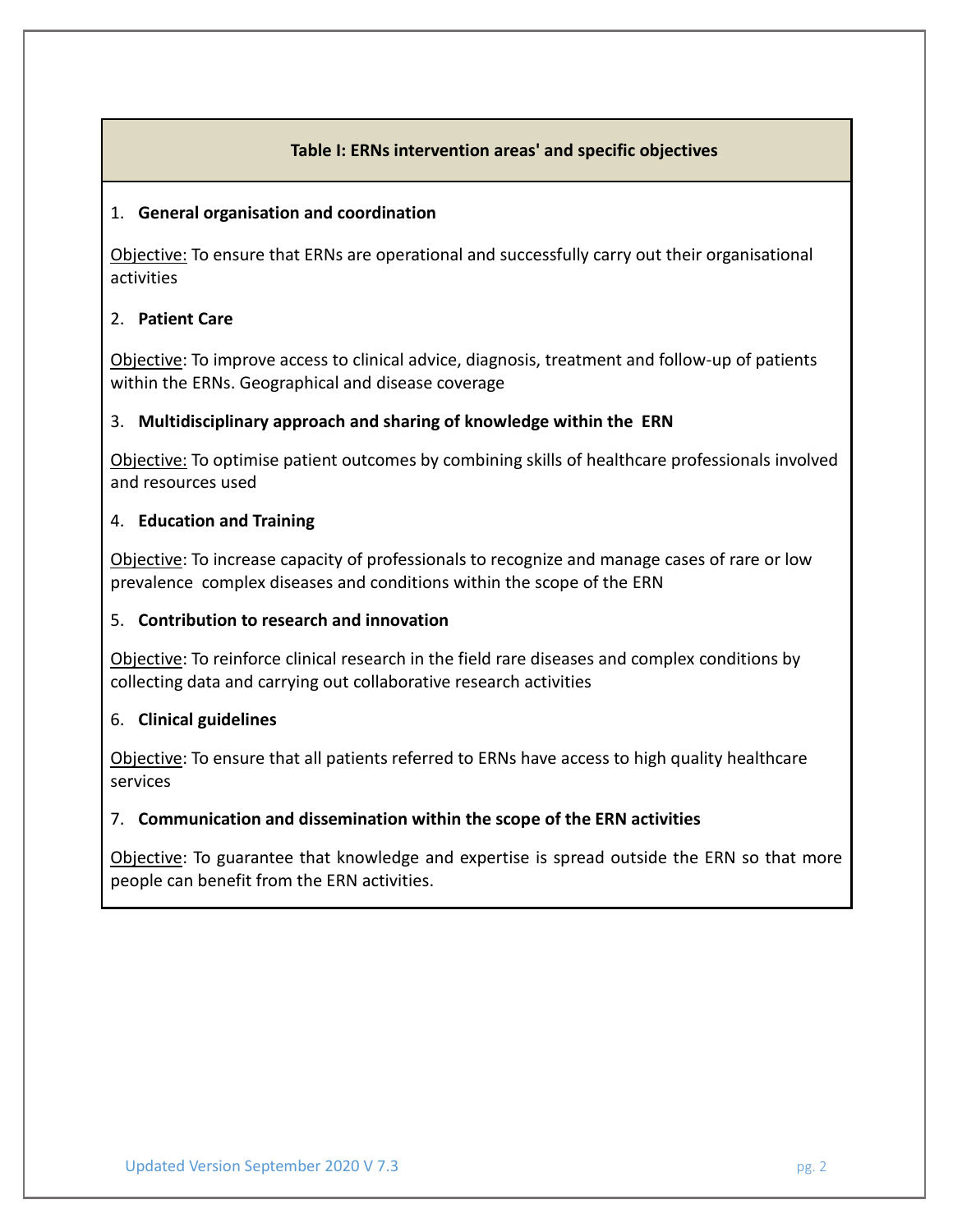|     | Table II: ERN basic set of 18 Indicators                                                                                                                              |                                                                                                                                                                                                                                             |  |  |
|-----|-----------------------------------------------------------------------------------------------------------------------------------------------------------------------|---------------------------------------------------------------------------------------------------------------------------------------------------------------------------------------------------------------------------------------------|--|--|
|     | 1. General organisation and coordination                                                                                                                              |                                                                                                                                                                                                                                             |  |  |
| 1.1 | Within an ERN, the number of Member<br>States with Health Care Providers as full<br>members or affiliated partners<br><b>Source: DG SANTE (ERN Service Directory)</b> | Definition: Within a particular ERN, the<br>total number of Member States within the<br>EEA covered by Directive 24/201 with at<br>least one Health Care Provider participating<br>as full member or affiliated partner within<br>that ERN. |  |  |
| 1.2 | Number of Health Care Providers<br>represented as full members in the ERN<br><b>Source: DG SANTE (ERN Service Directory)</b>                                          | <b>Definition:</b> The total number<br>of full<br>members within the ERN.                                                                                                                                                                   |  |  |
| 1.3 | Number of affiliated partners represented<br>in the ERN<br>Source: DG SANTE (ERN Service Directory)                                                                   | Definition: The total number of affiliated<br>partners within the ERN.                                                                                                                                                                      |  |  |
| 1.4 | Number of patient organisations<br>represented in the ERNs                                                                                                            | <b>Definition:</b> The total number of patient<br>associations represented by one or more<br>persons actively involved in the ERN.                                                                                                          |  |  |
|     | <b>Source: ERN data collection</b><br><b>Evidence:</b> A list of the patient associations<br>involved in an ERN published on the ERN<br>Website                       | Patients may work within an ERN in many<br>different ways to capture their voices and<br>their needs.                                                                                                                                       |  |  |

|     | 1. Patient Care                                                                                                                                                                                                                                                                                                                                                                      |  |
|-----|--------------------------------------------------------------------------------------------------------------------------------------------------------------------------------------------------------------------------------------------------------------------------------------------------------------------------------------------------------------------------------------|--|
| 2.1 | Total number of new patients referred to the Health Care Providers participating in the<br>ERN with the diagnosis of a disease or condition that falls within the scope of the ERN.                                                                                                                                                                                                  |  |
|     | Definition: The total number of new patients attending the ERNs' Health Care Providers for<br>the first time, whatever their age, within the specified timeframe, including visits to<br>outpatient's clinics, hospital discharges and emergencies, coming from both national and<br>international referrals whose disease or condition falls within the codes listed <sup>1</sup> . |  |
|     | <b>Source: ERN data collection</b>                                                                                                                                                                                                                                                                                                                                                   |  |
| 2.2 | Number of patients entered into CPMS (total volume)                                                                                                                                                                                                                                                                                                                                  |  |
|     | Definition: The total number of unique patients entered into CPMS within the specified<br>timeframe for that ERN.                                                                                                                                                                                                                                                                    |  |
|     | <b>Source: CPMS</b>                                                                                                                                                                                                                                                                                                                                                                  |  |

<sup>1</sup> The disease should be preferably confirmed at the moment of the data inclusion by using, in principle, the same codes as those specified in the ERNs disease-area breakdowns. Depending on the particularities of some diseases, patients still under diagnosis process could be included as referred patients.

 $\overline{a}$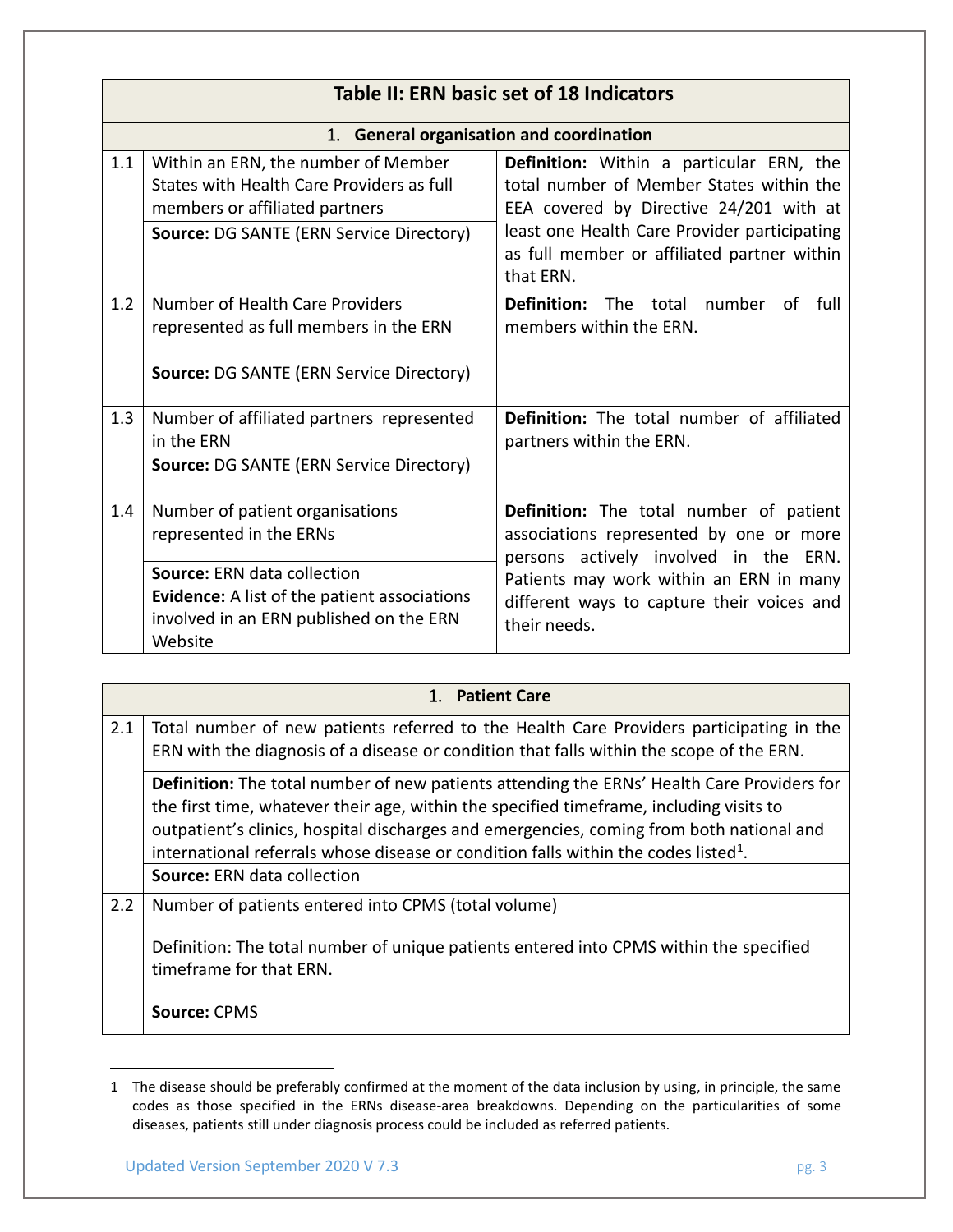|     | 2. Multidisciplinary approach and sharing of knowledge within the ERN                                                                                                                                                                                                                                                                                                                                                         |  |
|-----|-------------------------------------------------------------------------------------------------------------------------------------------------------------------------------------------------------------------------------------------------------------------------------------------------------------------------------------------------------------------------------------------------------------------------------|--|
| 3.1 | Number of panels reviewed by the ERN for which an outcome report is produced within<br>the specified timeframe.                                                                                                                                                                                                                                                                                                               |  |
|     | Definition: The total number of panels that have been reviewed by at least two experts<br>and for which an outcome report is produced within the specified timeframe.                                                                                                                                                                                                                                                         |  |
|     | Source: CPMS                                                                                                                                                                                                                                                                                                                                                                                                                  |  |
| 3.2 | Time taken to provide multidisciplinary clinical advice between referral to ERN and<br>multidisciplinary clinical advice.<br>3.2a - non-urgent cases: days (median)<br>3.2b - urgent cases: days (median)                                                                                                                                                                                                                     |  |
|     | <b>Definition</b> : For the panels that have produced an outcome report in the specified<br>timeframe, the days (expressed by the median) for the time period specified between the<br>date of start of the panel in CPMS <sup>2</sup> and the date of issue of multidisciplinary clinical advice<br>(outcome report) <sup>3</sup> not the date of the closure of the panel, where at least two experts<br>have participated. |  |
|     | Source: CPMS                                                                                                                                                                                                                                                                                                                                                                                                                  |  |
|     | 3. Education and Training                                                                                                                                                                                                                                                                                                                                                                                                     |  |
| 4.1 | Number of education/training activities not accruing higher education credits aimed at<br>healthcare professionals delivered by the coordination teams or HCP members of the ERN                                                                                                                                                                                                                                              |  |
|     | Definition: The total number of unique education/training activities not accruing higher<br>education credits (online or physical) aimed at healthcare professionals and/or patients,<br>created and delivered by the ERN coordination team, HCP members, Affiliated Partners, or<br>ePAGs/Patient Organisations/Representatives of the ERN within the specified time period.                                                 |  |
|     | Source: ERN data collection<br>Evidence: A list of the the education/training activities that in general are not accruing<br>higher education credits including presential, online courses, educational webinars <sup>4</sup> ,<br>and/or shorter videos delivered by an ERN and published on the ERN website/media<br>channel.                                                                                               |  |
| 4.2 | Number of formal educational activities (i.e. those accruing higher educational credits)<br>aimed at healthcare professionals delivered by the coordination teams, HCP members,<br>Affiliated Partners, or ePAGs/Patient Organisations/Representatives of the ERN within the<br>specified time period.                                                                                                                        |  |
|     | Definition: The total number of unique formal educational activities (i.e. those accruing<br>higher educational credits) certified by a formal educational body. Training activities can be<br>physical or online.                                                                                                                                                                                                            |  |
|     | Source: ERN data collection<br>Evidence: A list of the unique educational activities (presential or online: webinars, online                                                                                                                                                                                                                                                                                                  |  |

<sup>2</sup> The time point measured automatically by CPMS will be the time from the start of the panel in CPMS until the production of the outcome report.

<sup>3</sup> CPMS outcome report created and sent to the treating clinician i.e. the clinician who is responsible for treating the patient in the Member State where the patient lives.

<sup>4</sup> Webinar is a seminar conducted over the internet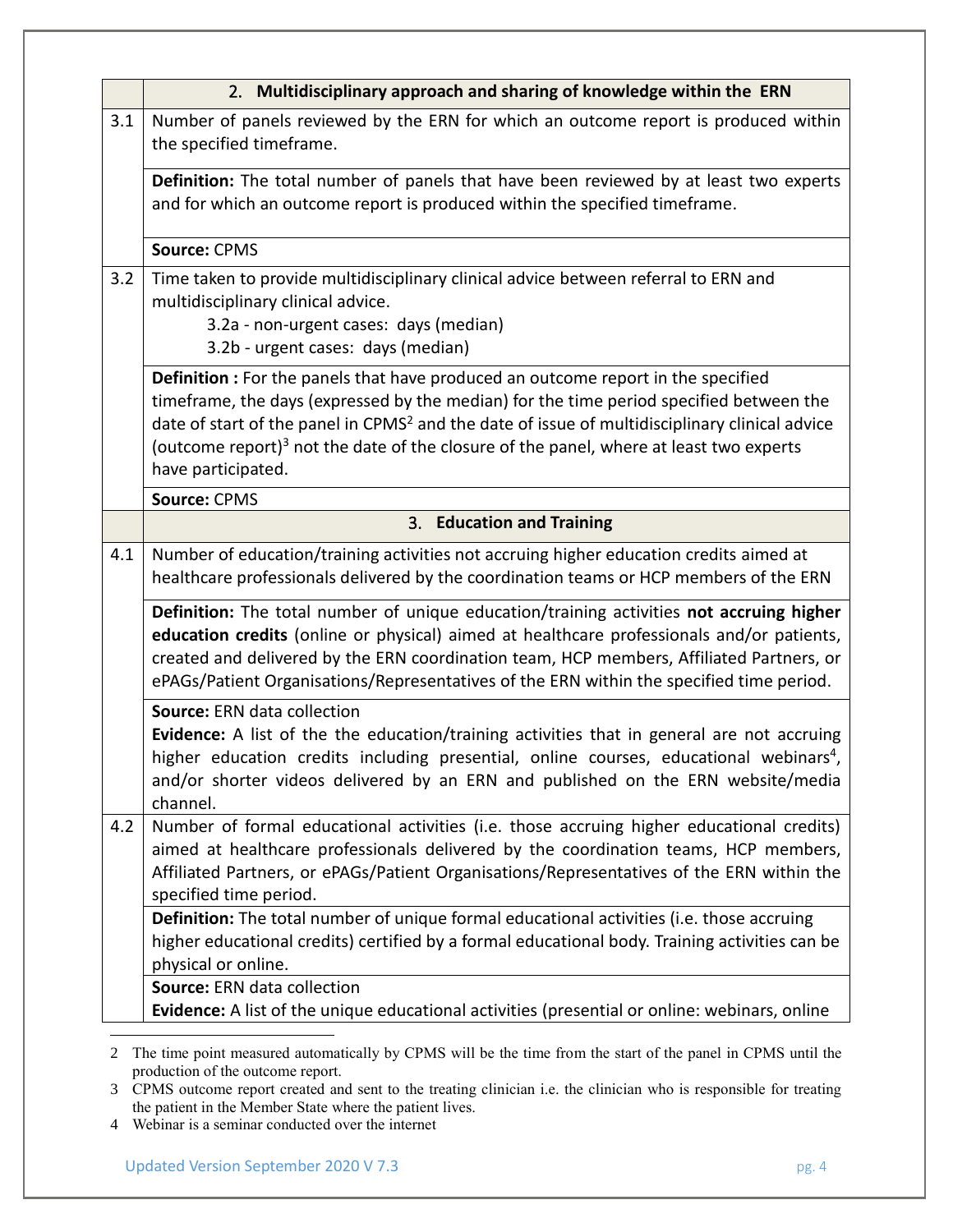courses etc) organised by an ERN published on the ERN Website.

|     | 4. Contribution to research and innovation                                                                                                                                                                                                                                                                                                             |  |
|-----|--------------------------------------------------------------------------------------------------------------------------------------------------------------------------------------------------------------------------------------------------------------------------------------------------------------------------------------------------------|--|
| 5.1 | This indicator is split into two subindicators:                                                                                                                                                                                                                                                                                                        |  |
|     | 5.1.a Number of Clinical Trials (involving ERN members in at least two Member States)                                                                                                                                                                                                                                                                  |  |
|     | 5.1.b Number of Observational prospective studies (involving ERN members in at least<br>two Member States)                                                                                                                                                                                                                                             |  |
|     | Definition: The total number of unique (either ongoing or finalized) Clinical Trials or<br>Observational Prospective Studies (including both academic and Industry driven studies)<br>within the specified time period that involve ERN members from two different Member<br>States, acknowledging the ERN.                                            |  |
|     | Source: ERN data collection                                                                                                                                                                                                                                                                                                                            |  |
|     | Evidence: a) A list of the unique ongoing Clinical Trials, acknowledging the ERN, registered<br>in a recognized clinical trials registry like the ClinicalTrials.gov and published on the ERN<br>Website.                                                                                                                                              |  |
|     | b) A list of the unique ongoing Observational Prospective Studies, acknowledging the ERN,<br>and published on the ERN Website.                                                                                                                                                                                                                         |  |
| 5.2 | Number of accepted peer-reviewed publications in scientific journals regarding disease-<br>groups within the ERN and which acknowledge the ERN.                                                                                                                                                                                                        |  |
|     | Definition: The total number of unique peer-review publications that have been accepted<br>in scientific journals regarding disease-groups within the ERN and within the specified time                                                                                                                                                                |  |
|     | period.                                                                                                                                                                                                                                                                                                                                                |  |
|     | Publications should be PubMed accredited scientific journals and involve as major                                                                                                                                                                                                                                                                      |  |
|     | contributors at least two Health Care Providers from two different Member States within                                                                                                                                                                                                                                                                |  |
|     | is generated within the European Reference Network for " or "This work is supported                                                                                                                                                                                                                                                                    |  |
|     | by the European Reference Network for"                                                                                                                                                                                                                                                                                                                 |  |
|     | Source: ERN data collection                                                                                                                                                                                                                                                                                                                            |  |
|     |                                                                                                                                                                                                                                                                                                                                                        |  |
|     |                                                                                                                                                                                                                                                                                                                                                        |  |
|     | the ERN, and which include an explicit acknowledgement of the ERN such as "This work<br>Evidence: A list of unique publications in an ERN for the specified time period published on<br>the ERN Website. The list could be provided following any of the recognized Science<br>Citation Indexes like Google Scholar, ORCID, Web of Science, Scopus etc |  |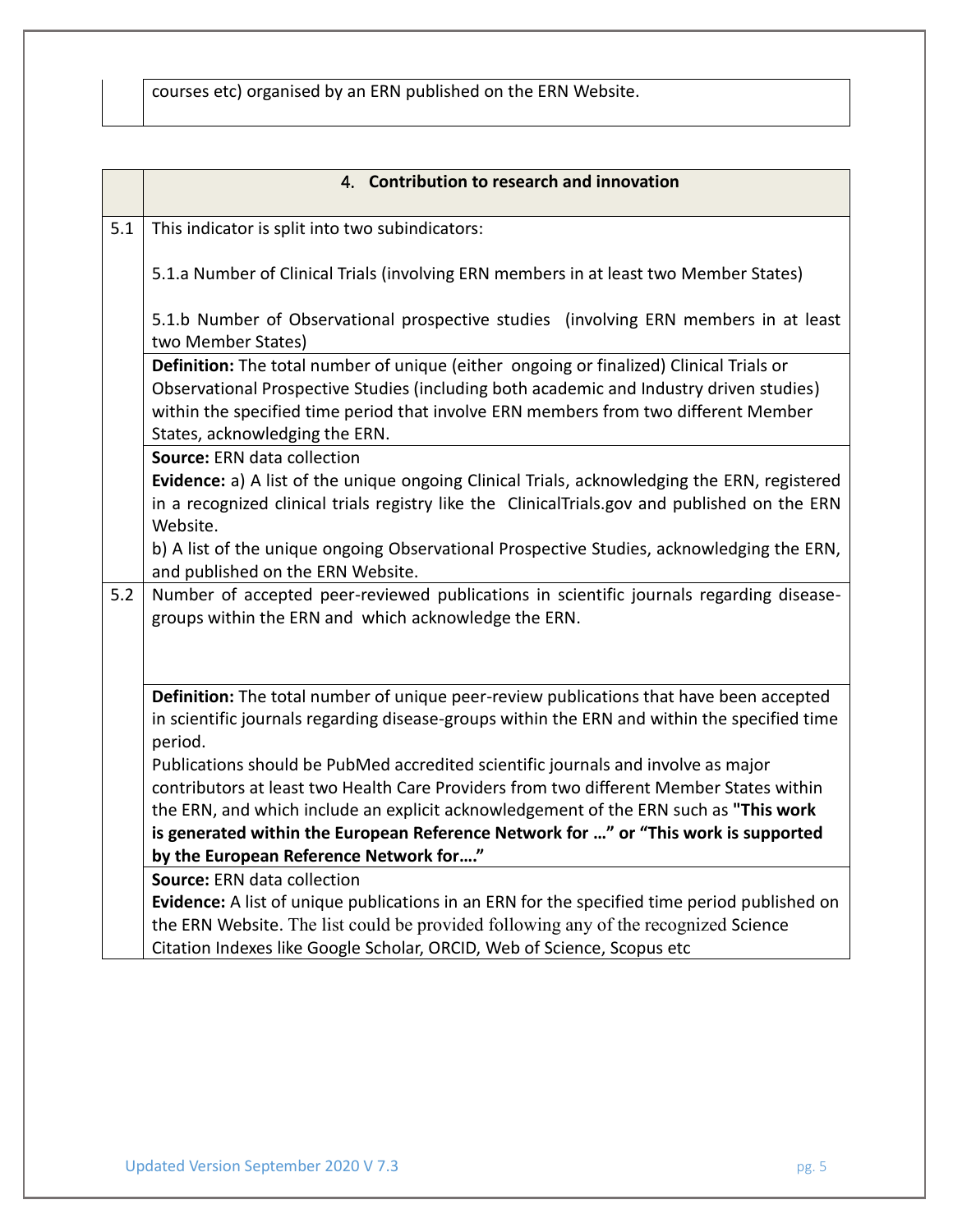|     | 5. Clinical guidelines                                                                                                                                                                                                                                                                                                                                                                                                                                               |  |  |
|-----|----------------------------------------------------------------------------------------------------------------------------------------------------------------------------------------------------------------------------------------------------------------------------------------------------------------------------------------------------------------------------------------------------------------------------------------------------------------------|--|--|
| 6.1 | Number of Clinical Practice Guidelines and other types of Clinical Decision Making Tools,<br>adopted for diseases within the scope of the ERN.                                                                                                                                                                                                                                                                                                                       |  |  |
|     | Definition: The number of Clinical Practice Guidelines (CPG) <sup>5</sup> and other types of Clinical<br>Decision Making Tools <sup>6</sup> , such as clinical consensus recommendations for disease areas<br>within the scope of the ERN not developed by the ERN, that were formally <sup>7</sup> agreed and<br>adopted by the ERN Board in the specified time period, and are publically available (e.g. on                                                       |  |  |
|     | the website).<br>Source: ERN data collection                                                                                                                                                                                                                                                                                                                                                                                                                         |  |  |
|     | Evidence: A list of Clinical Practice Guidelines and other types of Clinical Decision Making<br>Tools not developed by the ERN, adopted within an ERN in the specified time period,<br>published in the ERN Website.                                                                                                                                                                                                                                                 |  |  |
| 6.2 | This indicator is split into two sub indicators, for diseases within the scope of the ERN:                                                                                                                                                                                                                                                                                                                                                                           |  |  |
|     | 6.2.a Number of new Clinical Practice Guidelines written by the ERN in the specified time<br>period.                                                                                                                                                                                                                                                                                                                                                                 |  |  |
|     | 6.2.b Number of other types of new Clinical Decision Making Tools (clinical consensus<br>statements or consensus recommendations), written by the ERN in the specified time<br>period.                                                                                                                                                                                                                                                                               |  |  |
|     | Definition: The number of Clinical Practice Guidelines (CPG) and Clinical Decision Support<br>Tools (CDST: clinical consensus statements or consensus recommendations), developed by<br>the ERN, shall involve at least two Health Care Providers from two different Member States<br>within the ERN, acknowledging the ERN, for diseases within the scope of the ERN where<br>no guidelines existed previously, according to evidence based recognized methodology. |  |  |
|     | The new CPGs or CDST should be developed by the ERN during the specified time frame.                                                                                                                                                                                                                                                                                                                                                                                 |  |  |
|     | Source: ERN data collection<br>Evidence: A list of Clinical Practice Guidelines and other types of Clinical Decision Making<br>Tools, written by an ERN in the specified time period, published in the ERN Website and<br>using the ERN logo.                                                                                                                                                                                                                        |  |  |
|     |                                                                                                                                                                                                                                                                                                                                                                                                                                                                      |  |  |

 $\overline{a}$ 5 Clinical practice guidelines are statements that include recommendations intended to optimize patient care that are informed by a systematic review of evidence and an assessment of the benefits and harms of alternative care options. Clinical Practice Guidelines We Can Trust. Robin Graham, Michelle Mancher, Dianne Miller Wolman, Sheldon Greenfield, and Earl Steinberg, Editors; Committee on Standards for Developing Trustworthy Clinical Practice Guidelines; Institute of Medicine 2011).

<sup>6</sup> A clinical consensus statement is the end product developed by an independent panel of (at least 3) subject matter experts convened specifically to perform a systematic review of the available literature, for the purpose of understanding a clinically relevant issue or surgical procedure. It offers specific recommendations on a topic. Compared to Clinical Practice Guidelines and Clinical Practice Recommendations, Clinical Consensus Statements undergo a less rigorous peer review process.

<sup>7</sup> The documentation of the adoption should include the ERN logo.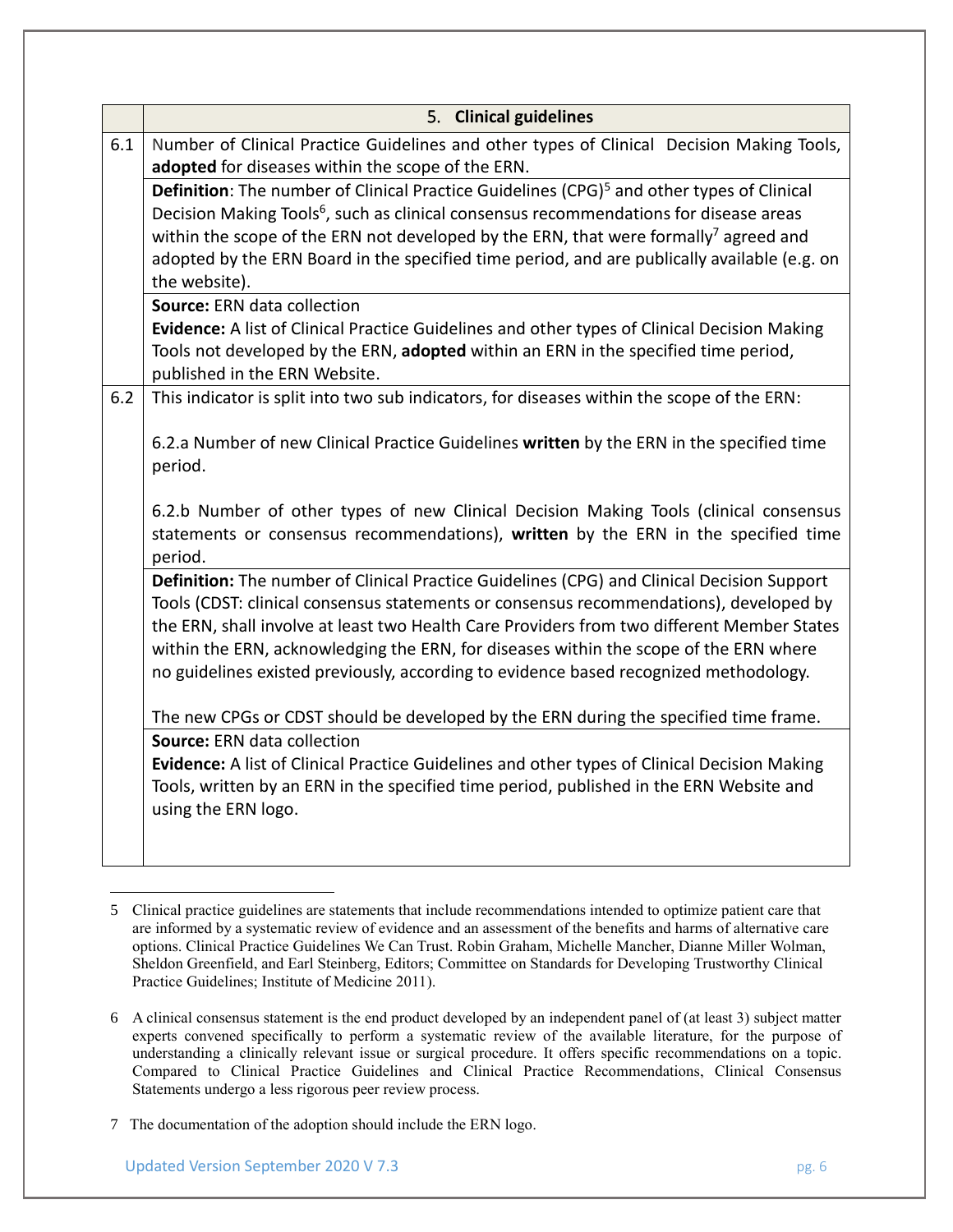|     | 6. Communication and dissemination within the scope of the ERN activities                               |                                                                                                                                                                                                                                                                 |
|-----|---------------------------------------------------------------------------------------------------------|-----------------------------------------------------------------------------------------------------------------------------------------------------------------------------------------------------------------------------------------------------------------|
| 7.1 | Number of congresses/conferences/<br>meetings at which the ERN activities and<br>results were presented | <b>Definition:</b> Within the<br>specified<br>time<br>period, the total number of congresses/<br>conferences/ meetings at which the ERN<br>activities and results were presented via a<br>dedicated slot in the programme/agenda,<br>acknowledging the Network. |
| 7.2 | Number of individual ERN website hits                                                                   | Definition: The total number of page views<br>including both the homepage of the website<br>and the "child" pages.                                                                                                                                              |

|     | 7. Complex and long-term indicators which need further development |                 |
|-----|--------------------------------------------------------------------|-----------------|
| 8.1 | Level of patient satisfaction                                      | To be developed |
| 8.3 | Health Care Provider Compliance to Clinical<br><b>Guidelines</b>   | To be developed |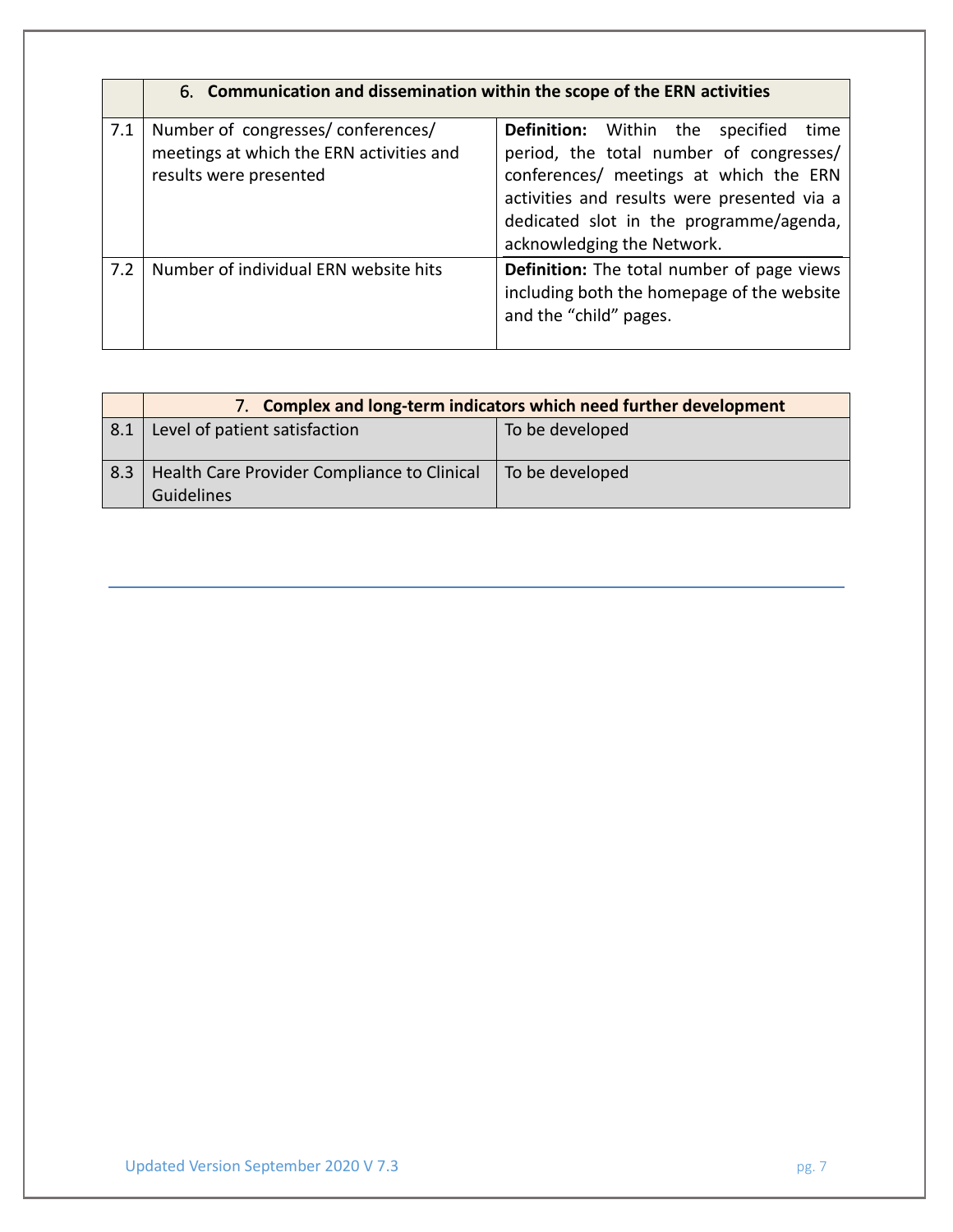# Clarifications and examples

### Indicator 1.4 - Number of patient organisations represented in the ERNs

To have a clearer idea of the participation of patients in the ERN, the following types of involvement should be, where possible, counted and reported in the comments box of the monitoring data collection IT tool.

Examples of the types of active participation in an ERN network (and therefore should be counted towards the total number) are:

Number of Patient associations represented:

- 1) as voting members of the Board of the Network (please count the patient associations represented that are entitled to vote in the decision-making bodies governing the ERN);
- 2) as Leader (or co-Leader) of specific activities of the ERN project (please count the patient associations represented and involved in working groups, work packages, tasks, etc. as Leader or co-Leader);
- 3) as members of the panel involved in the production of clinical practice guidelines (please count the number of patient associations represented during the process of creation of new clinical practice guidelines or adaptation - both as adaptation to the countries and adaptation in lay versions - of existing clinical practice guidelines);
- 4) as co-designer of activities related to the Network project (please count the number of patient associations represented and involved in the main activities of the ERN, such as co-design of surveys, training and education, website contents, dissemination materials, etc.).
- 5) that are actively involved in translation of ERN documents, evaluation of patient information, and other ERN documents, including proposing changes (to ensure they are suitable for patients or parents)

Participation of patient associations in other type of meetings directly related with the work of a given network (ePAGs meeting, sectorial or thematic patient associations meetings, etc. ) should also be counted.

- To clarify that this indicator does not aim to count the number of meetings, nor the type of meeting in which patient representatives are participating.
- Such active involvement would include their participation in advisory groups, committees, and any other bodies within the organization of the network.
- This participation would normally be reflected in the membership and their attendance at the meetings (physical and virtual) of that body.
- In the case of umbrella organizations (for example, EURORDIS) please count each of the umbrella organizations once and count only once the other individual associations represented (whether that be European, national or regional). For example: a patient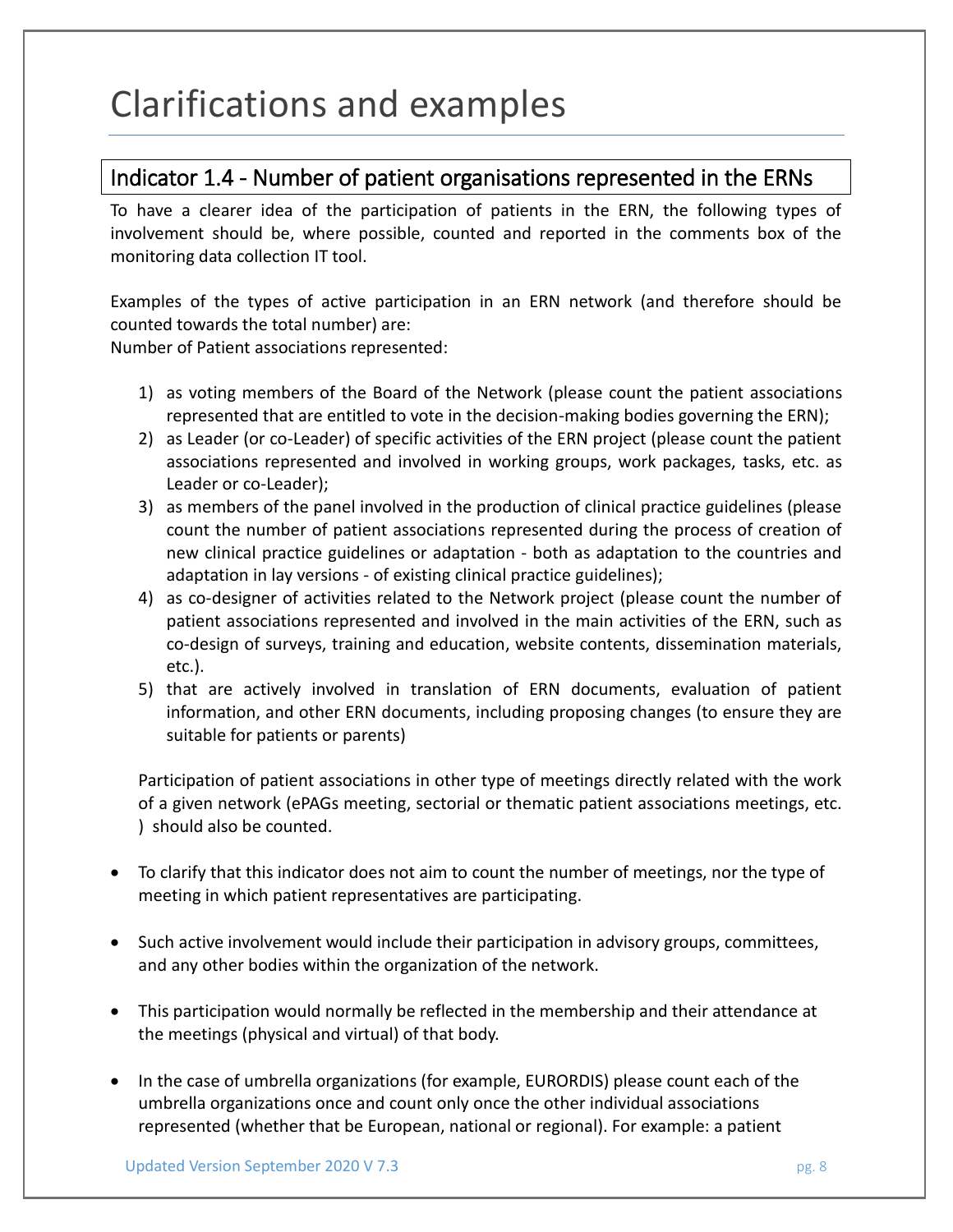representative that belongs both to EURORDIS and to a national association of disease X will be counted as 2 patients associations.

- With regards to umbrella organisations, please indicate in the comment box the name of each umbrella organisation represented and the type of coverage they have (e.g national, european or multidisease coverage).
- Patients associations represented by more than one person or in different advisory groups or committees or any other bodies of the ERN will be counted just once.

## Indicator 2.1 – Total number of new patients referred to the Health Care Providers participating in the ERN with the diagnosis of a disease / condition that fall within the scope of the ERN

- New patients are those that have attended or been referred to the healthcare provider, within the specified timeframe and having a certified diagnosis of rare disease. These patients should not have been previously included in the patient information system of the healthcare provider.
- Patients who have not obtained yet a diagnosis should not be taken into account.
- In a number of instances, the number of new patients seen each year for some rare diseases will be very low. However, it is the intention of this data collection process to establish a baseline for each healthcare provider, rather than comparing numbers between ERNs.
- There are important differences between the ERNs on the type of contact with the healthcare provider. Some ERNs are mainly having outpatient visits while others are mainly focusing on hospital discharges. Recurrent patients shall be counted once. These clarifications should be noted, as far as is possible, in the comments box of the monitoring data collection IT tool.
- It would be important to consider the aggregated number of patients at the 31 of December of the previous year of the reported period.

Indicator 4.1 - Number of education/training activities not accruing higher education credits aimed at healthcare professionals delivered by the coordination teams or HCP members of the ERN

 Education/training activities not accruing higher educational credits that are delivered by an ERN within the specified timeframe and are publically available (eg on websites or ERN educational platforms) should be counted.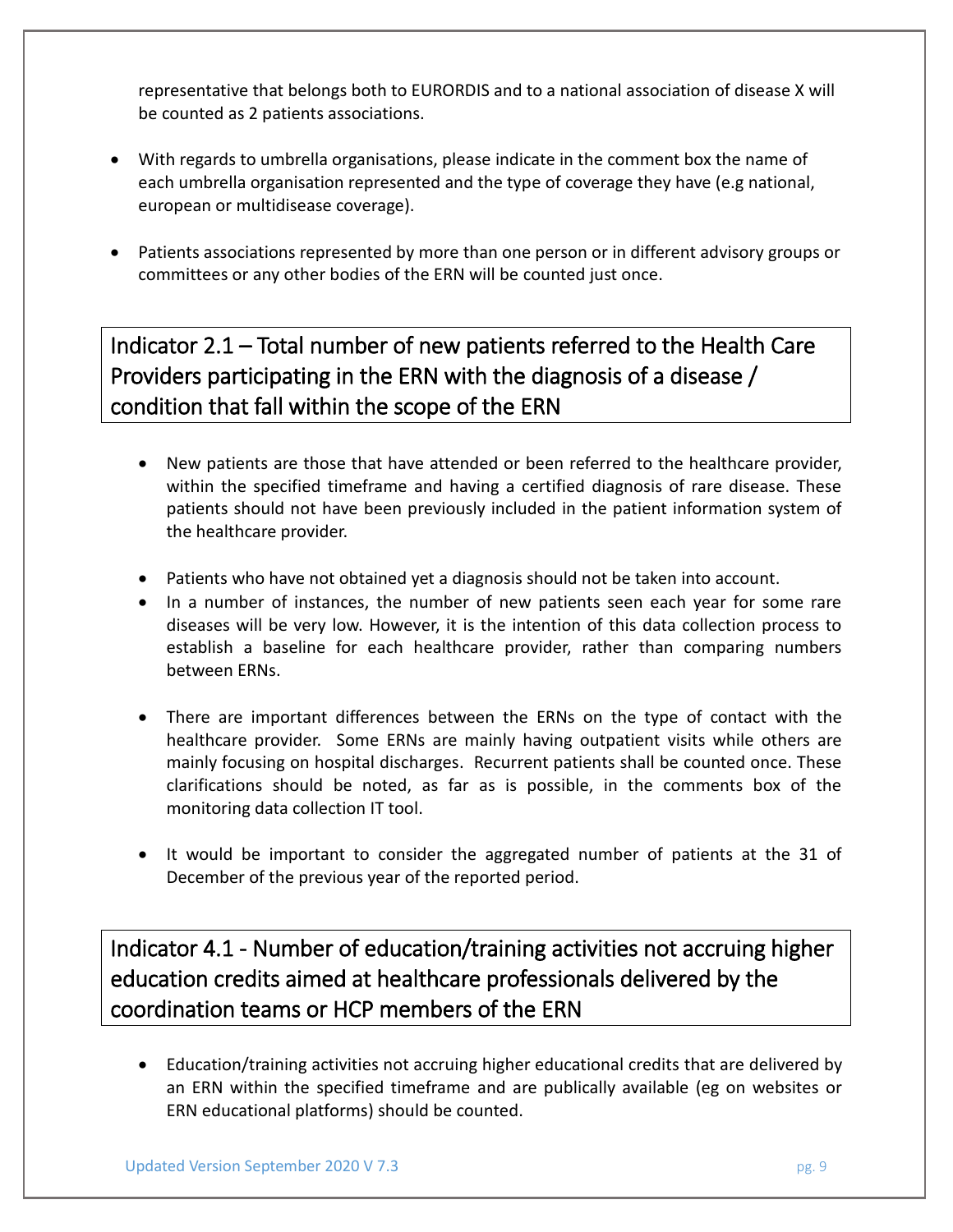- If an educational activity with the same content is delivered 3 times in one year, this should be counted as 1.
- Educational activities should feature the ERN logo.

Indicator 4.2 - Number of formal educational activities (i.e. those accruing higher educational credits) aimed at healthcare professionals organised by the ERN

- The body shall have recognized capacity (at regional, national, EU, or International level) to issue educational credits.
- The credits should be aimed at healthcare professionals member or non-members of the Networks organised (including co-organisation or with important contribution) by the coordinating healthcare provider of the ERN or by one or more healthcare providers of the ERN.
- The activity should acknowledge the ERN participation (including the logo of the ERN) within the specified time period.
- Accredited digital educational activities should be included, including accredited Webinars and eLearning courses.
- **Example** (ReCONNET experience):

An ERN highly involved in the scientific organizing committee in a CME course of one of the diseases covered by the network with a relevant contribution of their HCP as trainers.

A request of a formal endorsement was submitted to the decision-making body of the ERN that approved the request enabling the organizer to acknowledge the ERN and to add the ERN logo to the materials of the course.

Only after ensuring that all the requested criteria were met, the network included this course as formal education activity of the ERN)

Indicator 5.1 - Number of a.Clinical Trials and b.Observational prospective studies (**involving ERN members in at least two Member States**).

- this indicator is asking for the number of trials or observational prospective studies that
	- a) Involve healthcare providers within an ERN and b) includes an acknowledgement of the ERN.
- These qualifying criteria can be presented together or in different documents.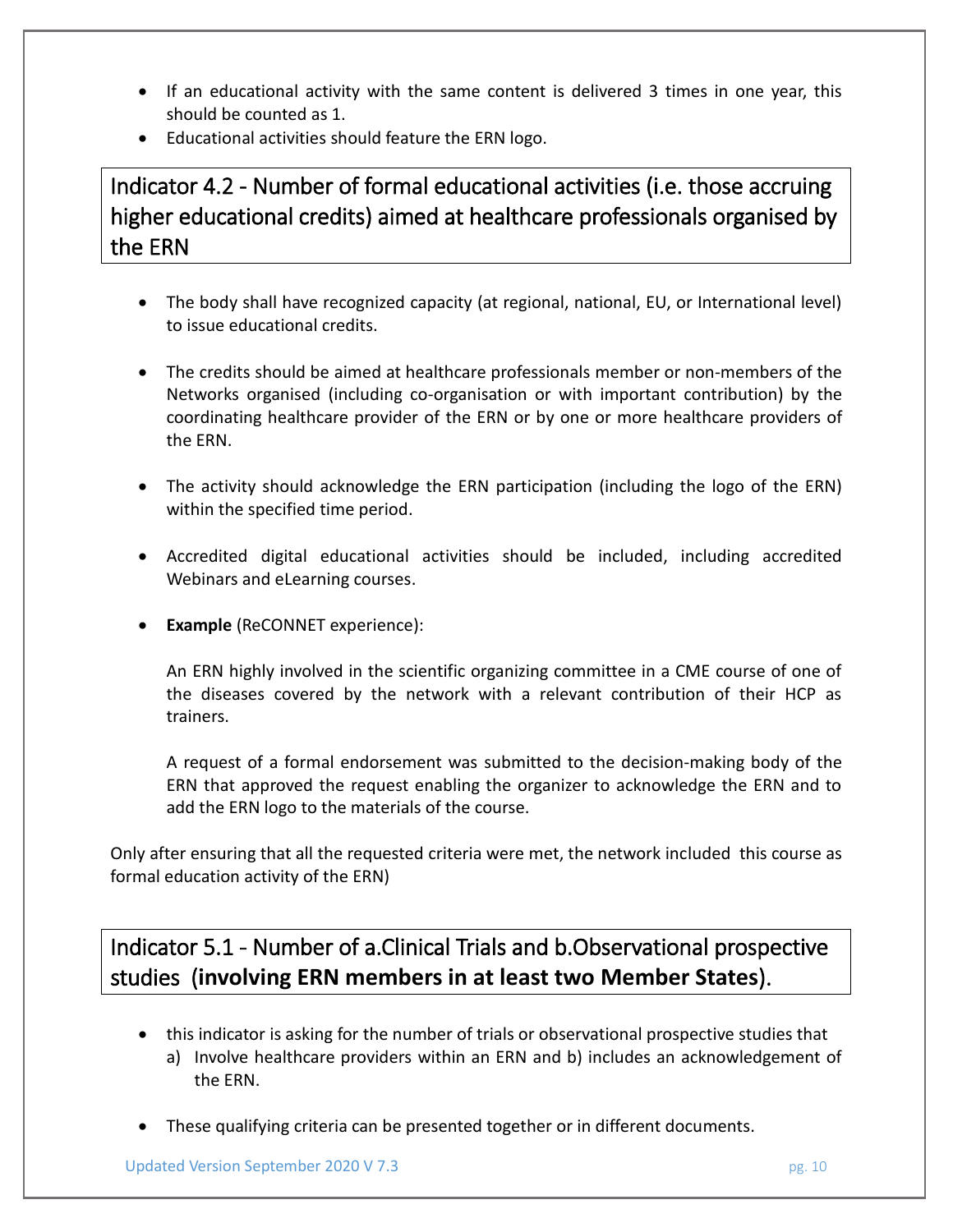Providing a reference for each study in the comment box could be very useful: https://clinicaltrials.gov/ct2/home

### <https://www.crd.york.ac.uk/prospero/>

- Transversal studies such as genotype/phenotype correlation studies such can be counted as clinical trials (as clinical data are used on a group of patients within the ERN) as long as they acknowledge the ERN participation (including logo of the ERN) within the specified time period.
- The clarification of possibilities and limits regarding the cooperation with Industry is not a concluded process. The statement of ERN Board of Member States has been recently updated  $-25$ <sup>th</sup> June 2019. This is impacting on the involvement of healthcare providers as ERN members in Industry driven studies, because ERNs do not have a clear view about how this kind of collaboration can be run – at the moment.
- For this reason, many HCPs have not acknowledged the ERN in the study, and have therefore not counted Industry driven studies in the collection of data.

### **Examples which should be counted**:

1) See clinicaltrials.gov where the study clearly acknowledges an ERN (ERN-NMD) in the study description:

[https://clinicaltrials.gov/ct2/show/NCT03857880?id=NCT02971683+OR+NCT03189875+OR+NCT](https://clinicaltrials.gov/ct2/show/NCT03857880?id=NCT02971683+OR+NCT03189875+OR+NCT02419365+OR+NCT03857880&rank=1&load=cart) [02419365+OR+NCT03857880&rank=1&load=cart](https://clinicaltrials.gov/ct2/show/NCT03857880?id=NCT02971683+OR+NCT03189875+OR+NCT02419365+OR+NCT03857880&rank=1&load=cart)

2) See clinicaltrials.gov where the study involves more than two HCPs of ERN (ERN ReCONNET) but there is no clear acknowledgment of ERN; in this case a document with a clear statement of participation of the ERN will be made available as annex:

[https://clinicaltrials.gov/ct2/show/study/NCT03189875?id=NCT02971683+OR+NCT03189875+O](https://clinicaltrials.gov/ct2/show/study/NCT03189875?id=NCT02971683+OR+NCT03189875+OR+NCT02419365+OR+NCT03857880&rank=2&show_locs=Y&load=cart#locn) [R+NCT02419365+OR+NCT03857880&rank=2&show\\_locs=Y&load=cart#locn](https://clinicaltrials.gov/ct2/show/study/NCT03189875?id=NCT02971683+OR+NCT03189875+OR+NCT02419365+OR+NCT03857880&rank=2&show_locs=Y&load=cart#locn)

## Indicator 5.2 - Number of accepted peer-reviewed publications in scientific journals regarding disease-groups within the ERN and which acknowledge the ERN.

For counting purposes, ERNs should only be counting those publications that include an explicit acknowledgment or reference the ERN's involvement such as **"This work is generated within the European Reference Network for …" or "This work is supported by the ERN for ….".**  If the support is not financial, "(not financially)" can be added in brackets after the word "supporting" for additional clarification. This could be the case, for example, for ERNs that are involved in the Solve-RD or other similar European projects where ERN clinicians have been involved in publications but no ERN funding has been used.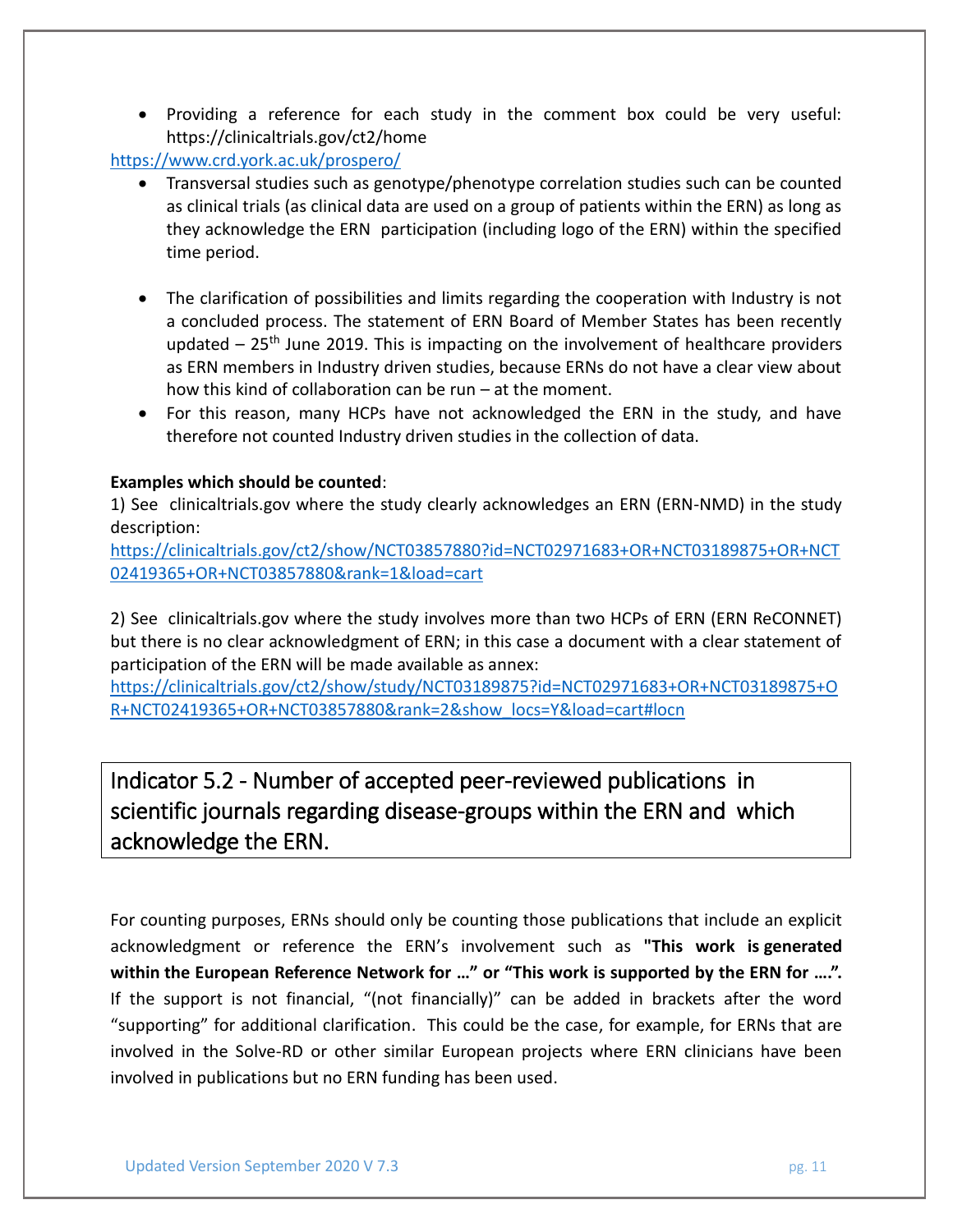The acknowledgment for collaboration can be included in the acknowledgement section and could follow this example:

"This research is supported (not financially) by the European Reference Network on Genetic Tumour Risk Syndromes (ERN GENTURIS)—Project ID No 739547. ERN GENTURIS is partly co-funded by the European Union within the framework of the Third Health Programme "ERN-2016—Framework Partnership Agreement 2017–2021".

The figure captured here should be clearly linked to the ERN and its activities.

### **Example** (ReCONNET)

 12 peer-reviewed publications about the results of ERN ReCONNET activities on clinical practice guidelines carried out during the first 18 months had been published at the end of 2018.

These publications are included in the supplement "ERN ReCONNET Supplement on the state of the art on CPGs in rCTDs". It was officially published after a peer-review process of each single article. The Supplement is already available in the RMD Open website (https://rmdopen.bmj.com/content/4/Suppl\_1).

Each publication has a different Pubmed ID code.

After consulting the Communication experts within the ERN policy team within the EC, each publication reports the acknowledgment statement regarding the EU funding and the n. 24 ERNs.

Moreover, the ERN logo is included – in each publication.

Indicator 6.1 - Number of Clinical Practice Guidelines and other types of Clinical Decision Making Tools, adopted for diseases within the scope of the ERN.

- "The ERN has adopted the CPG or Clinical Decision Making Tools" means that the tools are publically available and all the healthcare providers within a network are following the guidance.
- The adaptation of the CPGs already existing appears a very crucial added value of the ERNs, since the adaptation may increase the application of CPGs by healthcare professionals. The adaptation of CPGs can be done by means of the ADAPTE methodology that guarantees the production of defined priorities to be followed across Member States.
- The Clinical Practice Guidelines (CPG) and other Clinical Decision Support Tools (CDST) based on consensus techniques to be counted shall be those adopted on the measured timeframe by the ERN (eg agreed by the ERN Board), not when they are published.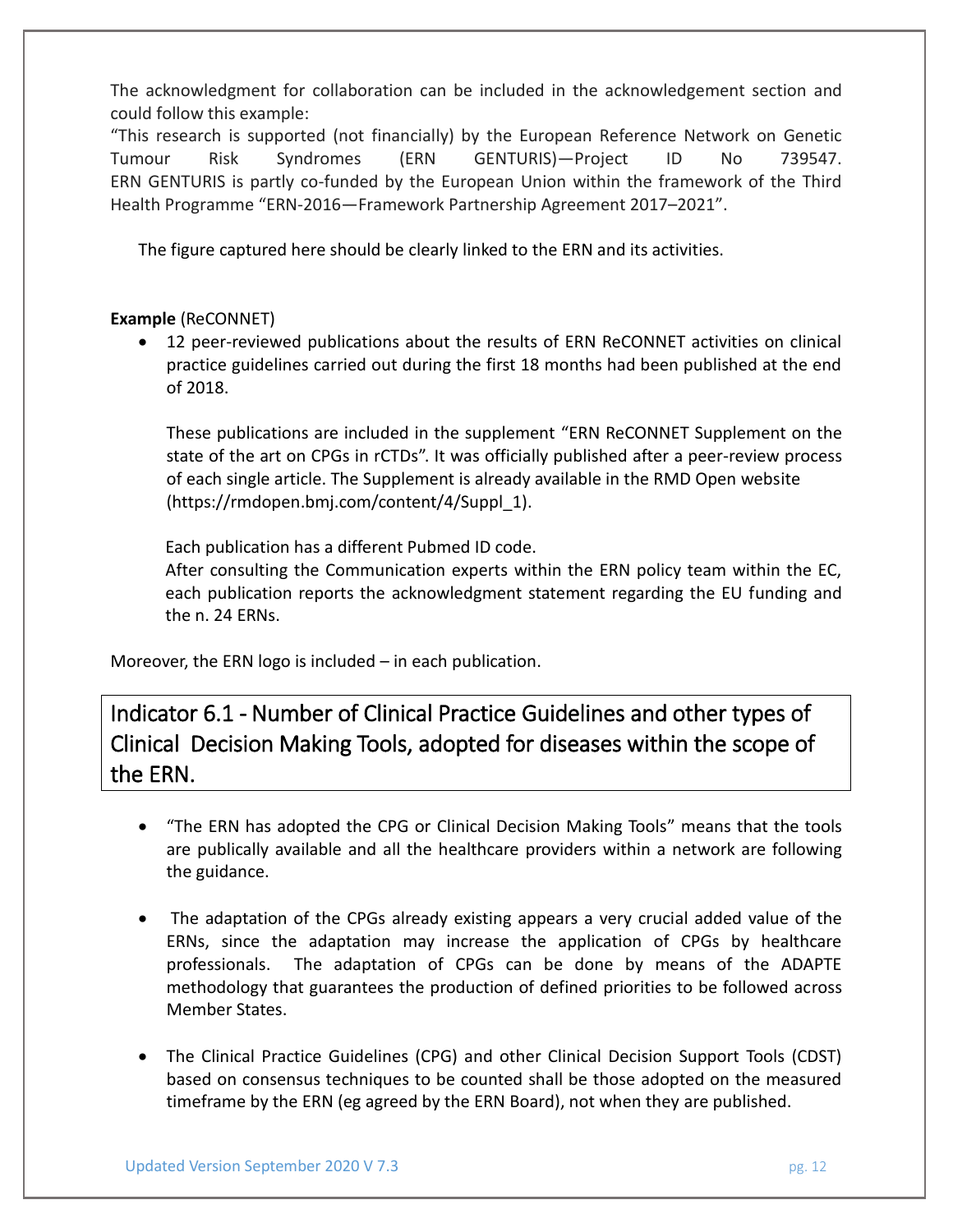The adoption of CPGs within an ERN could be defined, for example by means of an official endorsement of the Board of the ERN.

Indicator 6.2 – Number of a. new Clinical Practice Guidelines and b. other types of new Clinical Decision Making Tools (clinical consensus statements or consensus recommendations), written by the ERN in the specified time period.

- ERNs have very different scenarios with reference to the number of diseases covered and also to the number of already existing CPGs.
- It is important to underline that for some diseases, many CPGs are already available, for other rare diseases there are no CPGs available at the moment as there is insufficient evidence to produce new CPGs.
- The differentiation between evidence based Clinical Practice Guidelines (CPG) and other Clinical Decision Support Tools (CDST) based on consensus techniques (mainly expert or consensus recommendations) is important when identifying the elements to count. Currently the main criteria to distinguish CPG from Consensus recommendations shall be the standard definition of CPG.
- The Clinical Practice Guidelines (CPG) and other Clinical Decision Support Tools (CDST) based on consensus techniques to be counted shall be those written on the measured timeframe by the ERN (eg agreed by the ERN Board).
- Measuring only the new CPGs produced by the ERN is probably not sufficient to monitor the improvement of the access of patients to high and quality health care services. CDST production shall be considered crucial
- In many cases the role of ERNs would be to collect the evidence that will represent the baseline for the creation of CPGs. This will be done also through the ERN Registries.
- Another important element that should be considered in measuring the equal access to good quality health care is the adaptation of CPGs in the different Member States.

**example,** for those diseases that already have published CPGs, ReCONNET is performing an adaptation of the guidelines in the different contexts by means of the ADAPTE methodology.

 Additional elements could be considered in the future as sub-indicators for 6.2 in order to capture relevant activities of ERNs related to the improvement and harmonization of care across Europe, not limiting to the creation of new CPGs, but also including adaptation, generation of new evidence, new clinical tools for monitoring the diseases, etc.